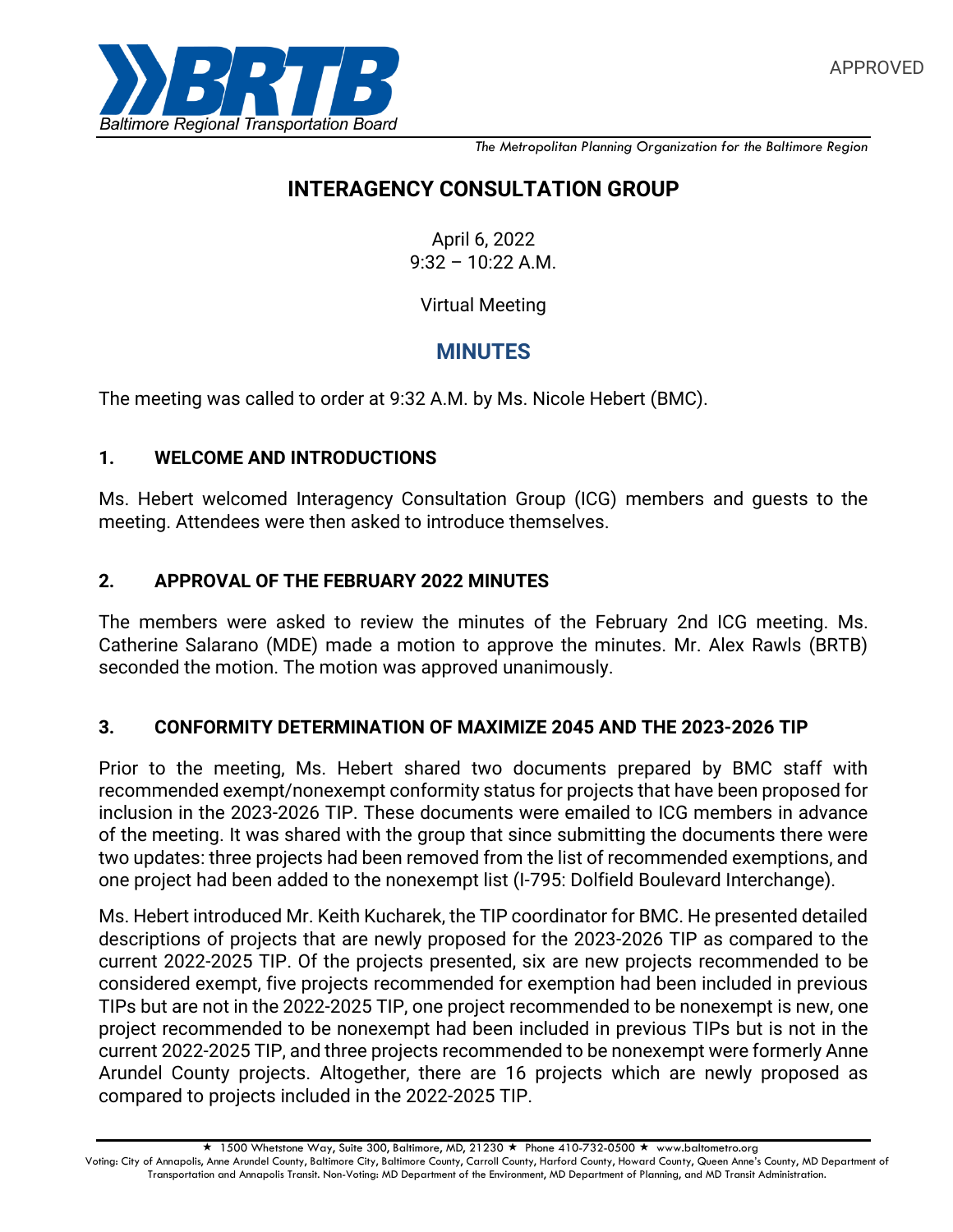There were no questions regarding the recommended projects conformity exemption status. Mr. Dan Janousek (MDOT) notified the group that MDOT SHA will be submitting a 2022-2025 TIP amendment request to Mr. Kucharek to add the I-795: Dolfield Boulevard Interchange project. With no further questions, Mr. Alex Rawls (BRTB) motioned to approve the conformity exemption recommendations, Ms. Salarano seconded, and the motion was approved unanimously.

Ms. Hebert shared that a delay is anticipated in the conformity analysis schedule, but that the exact date adjustments are unknown. With this delay, it is possible MOVES3 could be utilized for the conformity analysis as opposed to MOVES2014a. Ms. Hebert noted she would keep the ICG posted regarding schedule adjustments and availability of MOVES3 modeling.

### *[Presentation: TIP Sheets for Newly Proposed 2023-2026 TIP Projects]*

### **4. 2022-2025 TIP AMENDMENT**

Ms. Hebert presented one proposed TIP amendment which does not add capacity, but is a new project being added to the 2022-2025 TIP. The MD 91: Bridge Replacement over the North Branch of the Patapsco River and MD Midland Railroad project involves a bridge replacement that would maintain travel lanes. Ms. Hebert requested a motion to confirm that this TIP amendment is exempt from conformity requirements. Ms. Salarano motioned and Mr. Rawls seconded, with unanimous approval of the motion.

### **5. PRESENTATION: CMAQ PLANNING**

Ms. Hebert gave an overview of recent Congestion Mitigation and Air Quality (CMAQ) planning efforts. After a regulatory background was given, the specific CMAQ performance measures and the periods over which these measurements are made were described. A high level performance period schedule was then reviewed. The next major planning milestone occurs October 1, 2022, when two performance reports are due to FHWA: the First Full Performance Period Progress Report and the Second Baseline Performance Period Report/Plan. The contents of, geographic regions covered by, and agencies involved in compiling these reports were reviewed. A draft task schedule to ensure timely report submission was presented. There were no follow up questions.

### *[Presentation: CMAQ Planning 2022]*

### **6. OZONE SIP PLANNING UPDATE**

Ms. Hebert described, as discussed at the February ICG meeting, that EPA is anticipated to bump up the Baltimore region from marginal ozone nonattainment to moderate within the coming weeks. In order to meet public review requirements, the updated MDE SIP documentation will likely need to be ready for public review in October 2022. Ms. Hebert and Ms. Salarano have begun preliminary RACM coordination and Ms. Salarano will be gathering a group to discuss RACM analysis.